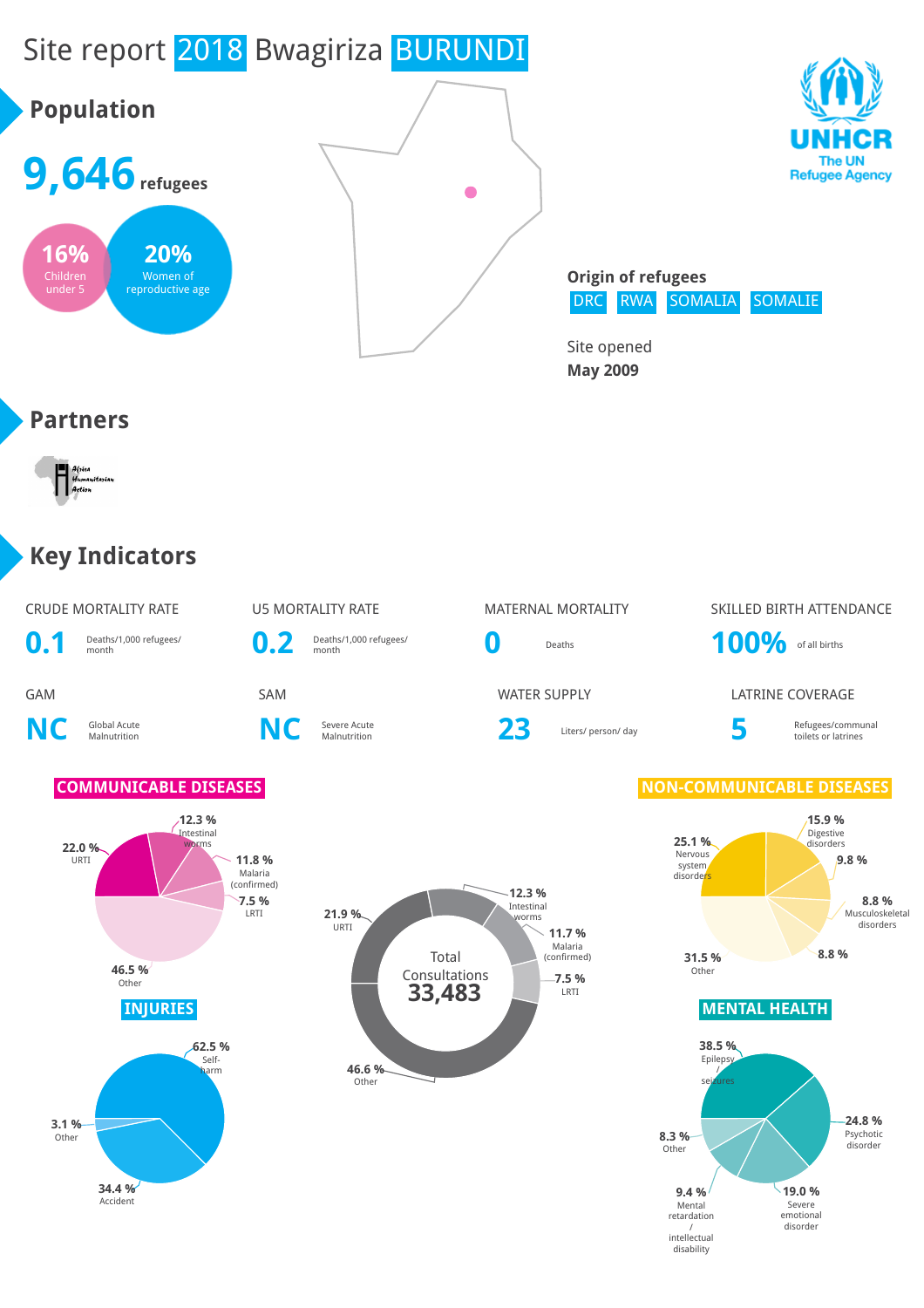## **Public Health**

| <b>HEALTH STAFFING</b>                                      | <b>INDICATOR</b> | <b>STANDARD</b> |           | <b>MORBIDITY</b>                                 | <b>INDICATOR</b> | <b>STANDARD</b> |   |
|-------------------------------------------------------------|------------------|-----------------|-----------|--------------------------------------------------|------------------|-----------------|---|
| Number of medical doctors                                   |                  | 1: 50,000       | $\bullet$ | Incidence of malaria among children under        | 37               |                 |   |
| Number of qualified nurses                                  |                  | $1:$ < 10,000   | $\bullet$ | Incidence of watery diarrhoea among              | 54               |                 |   |
| Number of community health workers                          |                  | 1:1,000         | $\bullet$ | children under 5                                 |                  |                 |   |
| <b>ACCESS AND UTILIZATION</b>                               | <b>INDICATOR</b> | <b>STANDARD</b> |           | Incidence of pneumonia among children<br>under 5 | 45               |                 |   |
| Consultations per trained clinician per day                 | 54               | < 50            | ▲         | Incidence of pneumonia among over 5              | 22               |                 |   |
| Health utilisation rate (new visits / refugee /             | 3.3              | $1 - 4$         | ◙         | Tuberculosis success rate                        |                  | < 90%           |   |
| year)<br>Proportion of host population consultations        | 6%               |                 |           | Were any MDR/X-TB cases diagnosed among<br>PoCs? |                  | <b>No</b>       |   |
| <b>MORTALITY</b>                                            | <b>INDICATOR</b> | <b>STANDARD</b> |           | <b>VACCINATION</b>                               | <b>INDICATOR</b> | <b>STANDARD</b> |   |
| <b>Crude Mortality Rate</b><br>(CMR) (/1000/month)          | 0.1              | < 0.75          | Ø         | Full vaccination coverage                        | 0%               | < 95%           | ೞ |
| <b>Under-five Mortality Rate</b><br>(U5MR) (/1000/month)    | 0.2              | < 1.5           | Ø         | Measles vaccination coverage                     | 116%             | < 95%           |   |
| <b>Infant Mortality Rate</b><br>(IMR) (/1000 livebirths)    | 0.0              | $30$            | Ø         | Source of vaccination data                       |                  |                 |   |
| <b>Neonatal Mortality Rate</b><br>(NNMR) (/1000 livebirths) | 0                | < 20            | Ø         | IN-PATIENT DEPARTMENT (IPD)                      | <b>INDICATOR</b> | <b>STANDARD</b> |   |
| <b>OUTBREAK ALERT AND RESPONSE</b>                          | <b>INDICATOR</b> | <b>STANDARD</b> |           | Average length of stay (days)                    | 3.4              |                 |   |
| Proportion of outbreaks investigated within 48<br>hours     |                  | 100%            |           | Case fatality rate                               | 0.0              |                 |   |
| Number of outbreaks reported                                | 0                |                 |           | Hospitalisation rate                             | 67.7             | $50 - 150$      |   |

# **Reproductive Health**

| <b>ANTENATAL CARE</b>                                                                     | <b>INDICATOR</b> | <b>STANDARD</b> |               | <b>FAMILY PLANNING</b>                                                      | <b>INDICATOR</b> | <b>STANDARD</b> |   |
|-------------------------------------------------------------------------------------------|------------------|-----------------|---------------|-----------------------------------------------------------------------------|------------------|-----------------|---|
| Antenatal care coverage                                                                   | 96%              | > 90%           |               | Contraceptive prevalence rate                                               | 11%              | $\geq 30\%$     | ⊠ |
| Coverage of antenatal tetanus vaccination                                                 | 88%              | >95%            |               | Source of contraceptive prevalence data                                     |                  |                 |   |
| <b>DELIVERY CARE</b>                                                                      | <b>INDICATOR</b> | <b>STANDARD</b> |               | SEXUAL AND GENDER-BASED VIOLENCE (SGBV)                                     | <b>INDICATOR</b> | <b>STANDARD</b> |   |
| Proportion of births attended by skilled<br>personnel                                     | 100%             | $\geq 90\%$     | $\bm{\omega}$ | Total number of reported rapes                                              | $\mathbf{0}$     |                 |   |
| Proportion of births conducted by caesarean<br>section                                    | 7%               | $5 - 15%$       |               | Proportion of eligible rape survivors provided<br>with PEP within 72 hours  |                  | 100%            |   |
| Proportion of newborn infants with low birth<br>weight (<2500 gs) (weighed within 72 hrs) | 3%               | < 15%           |               | Proportion of eligible rape survivors provided<br>with ECP within 120 hours |                  | 100%            |   |
| Proportion of teenage pregnancies                                                         | 9%               |                 |               | SEXUALLY TRANSMITTED INFECTIONS (STIS)                                      | <b>INDICATOR</b> | <b>STANDARD</b> |   |
| Still birth rate (/ 1000 total births / month)                                            | $\Omega$         |                 |               | Number of genital ulcer diseases                                            | 29               |                 |   |
| Number of maternal deaths                                                                 | $\mathbf{0}$     |                 |               | Number of Pelvic Inflammatory diseases                                      | $\Omega$         |                 |   |
| Proportion of maternal deaths investigated<br>within 48 hours                             |                  | 100%            |               |                                                                             |                  |                 |   |